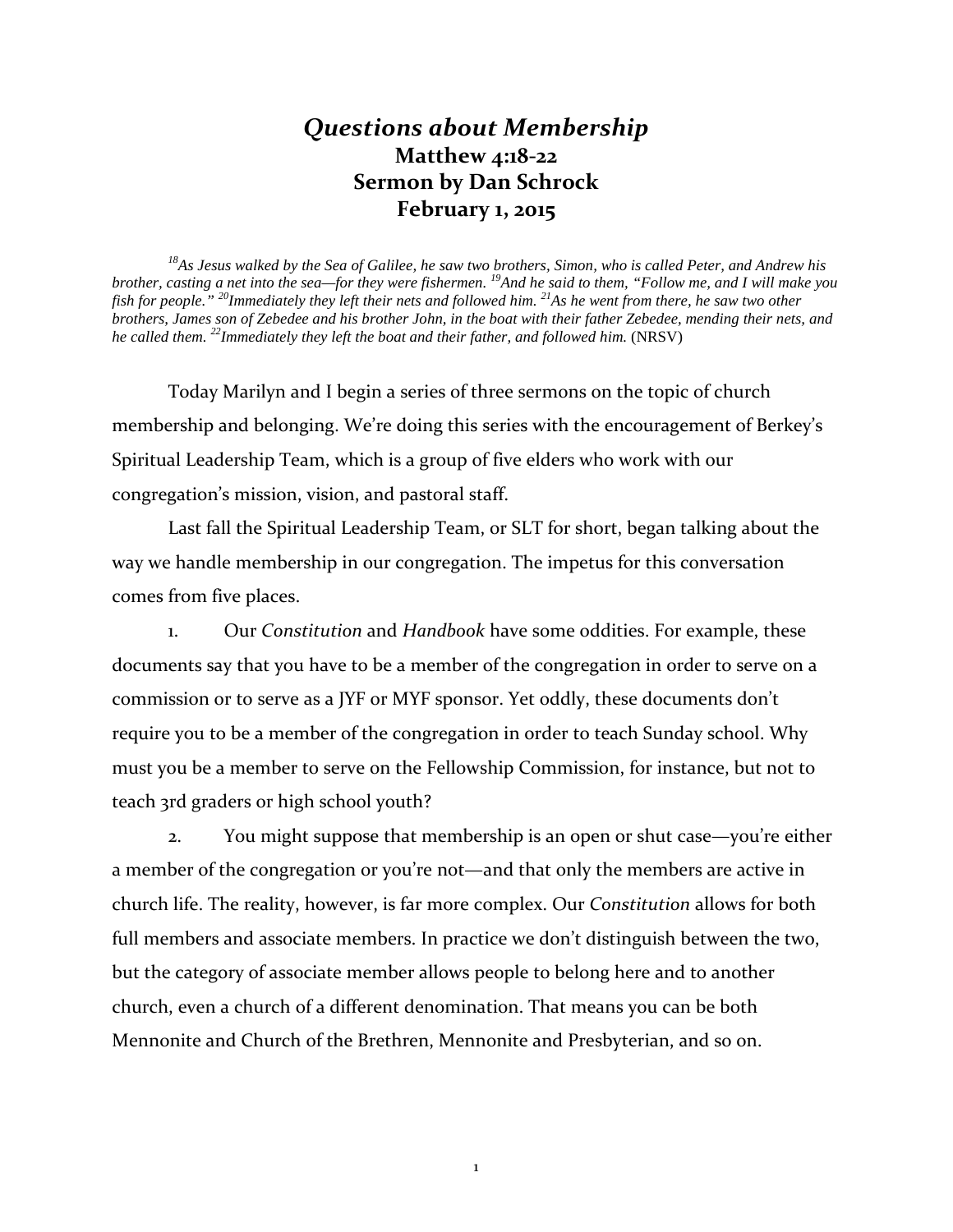Then there's the fact that we have at least 117 people who are still officially members of Berkey but who no longer participate in any way. Some of them attend other churches and some, I suspect, don't attend church anywhere. About 5-6 years ago the elders tried to "clean up the membership roll," as people call it, but for multiple reasons they soon gave up because the task is so difficult and so fraught with potentially tender dynamics.

We also have dozens of people—many of you sitting here today—who avidly participate in church life but aren't members. You are college and seminary students, maybe here for only 3 or 4 years. Or you're living in the area temporarily, perhaps not for the long haul, and you're not ready to settle into so serious a commitment as church membership. Or you're long-term participants at Berkey, well settled in Goshen, who doubt that official membership is biblically or theologically necessary. Whether you someday become members or not, we're delighted you're here and thankful for how you enrich congregational life. You play instruments and lead singing, read scripture, conduct worship, tend the nursery, teach Sunday school classes, cook meals, serve on ad hoc committees, help out with mission projects, and contribute to the church budget. In point of fact, some of you who do *not* hold membership at Berkey are way more involved in congregational life than some of our resident members.

The Spiritual Leadership Team wonders what to do about this diversity of ways in which people are connected to the congregation. We have members whom we haven't seen in years, members who are marginally active, members who are moderately or highly active, and a large assortment of students and active participants who make significant contributions to the vitality of the congregation. One idea the SLT has batted around is the possibility of holding an annual covenanting service where people commit to the life of the congregation for one year. Some other Mennonite congregations have had this practice since at least the [1](#page-1-0)980s.<sup>1</sup> The SLT isn't proposing annual covenanting services at this point; but it is an idea they're curious about.

<span id="page-1-0"></span><sup>|&</sup>lt;br>1 Harold S. Bender and Leland D. Harder, "Church Membership," *Global Anabaptist Mennonite Encyclopedia Online*. 1989. Web. 16 Jan 2015. [http://gameo.org/index.php?title=Church\\_Membership&oldid=86795.](http://gameo.org/index.php?title=Church_Membership&oldid=86795)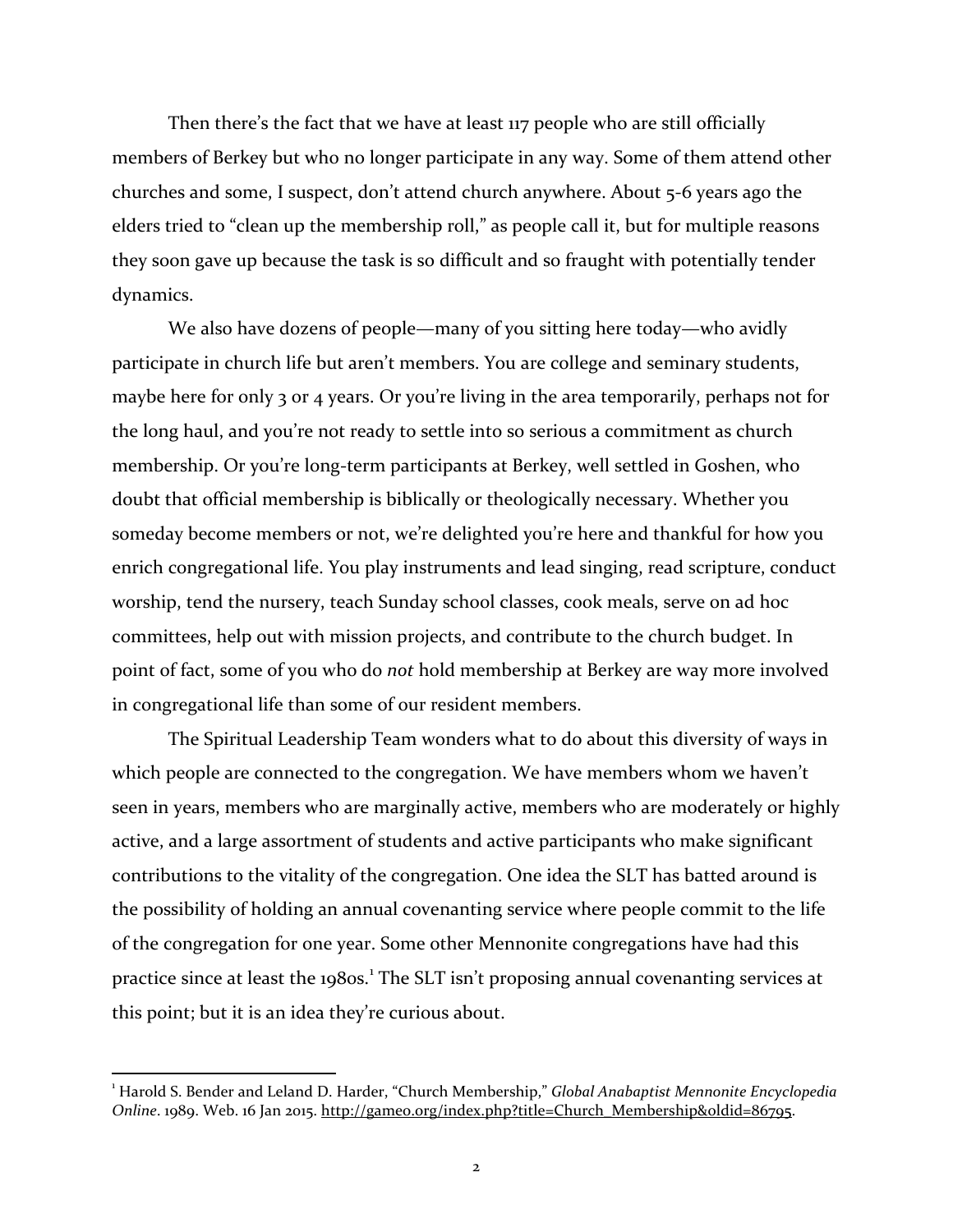3. Is membership biblically necessary? Does the Bible require membership as we Mennonites started to practice it sometime in the 20th century? Over the last century or so we've developed a logistical apparatus of maintaining membership rolls, along with informal rules about how official membership should be transferred from one congregation to another. We even have standard forms and procedures for making those transfers. But this logistical apparatus simply isn't in the Bible. Baptism is in the Bible, yes, as well as things like mutual address and accountability within the church. But membership as we currently practice it is not required by scripture.

4. Is membership theologically necessary in our Anabaptist-Mennonite tradition? Without going into a long historical detour here, and without trying to speak about history when I'm not a trained historian, I'll just say that it appears the answer to this question is no. In the words of Leland Harder, a former professor at AMBS, "As functional as the technical definition of church membership is for record keeping and statistical analysis, it is not the best indication either of a person's faithfulness or involvement in the ongoing Christian mission."<sup>[2](#page-2-0)</sup> In other words, we have membership for organizational reasons. Membership categories give us a way to keep records and analyze statistics, but membership doesn't tell us very much about how committed to Christ a person actually is.

What our theological tradition does value are baptism and daily discipleship. For example, one of our early confessions of faith, the Schleitheim Confession of 1527, talks a lot about baptism into Christ and the necessity of following Christ in daily life, but as far as I can tell there's nothing at all about membership as we think about it today. To put it in different language, we Mennonites care a lot about the quality of our relationships both our relationship with Christ and our relationships with each other. Compared to the quality of those relationships, the formal category of membership isn't nearly as important. As Jesus says to Simon and Andrew, James and John in Matthew 4, "Follow me!" What matters to us is following Jesus.<sup>[3](#page-2-1)</sup>

<span id="page-2-0"></span><sup>2</sup> Bender and Harder, *op cit.*

<span id="page-2-1"></span><sup>&</sup>lt;sup>3</sup> Donald F. Durnbaugh concludes that while Anabaptists and their Mennonite descendants have spent much energy talking about baptism, they have not invested much energy in discussing membership. What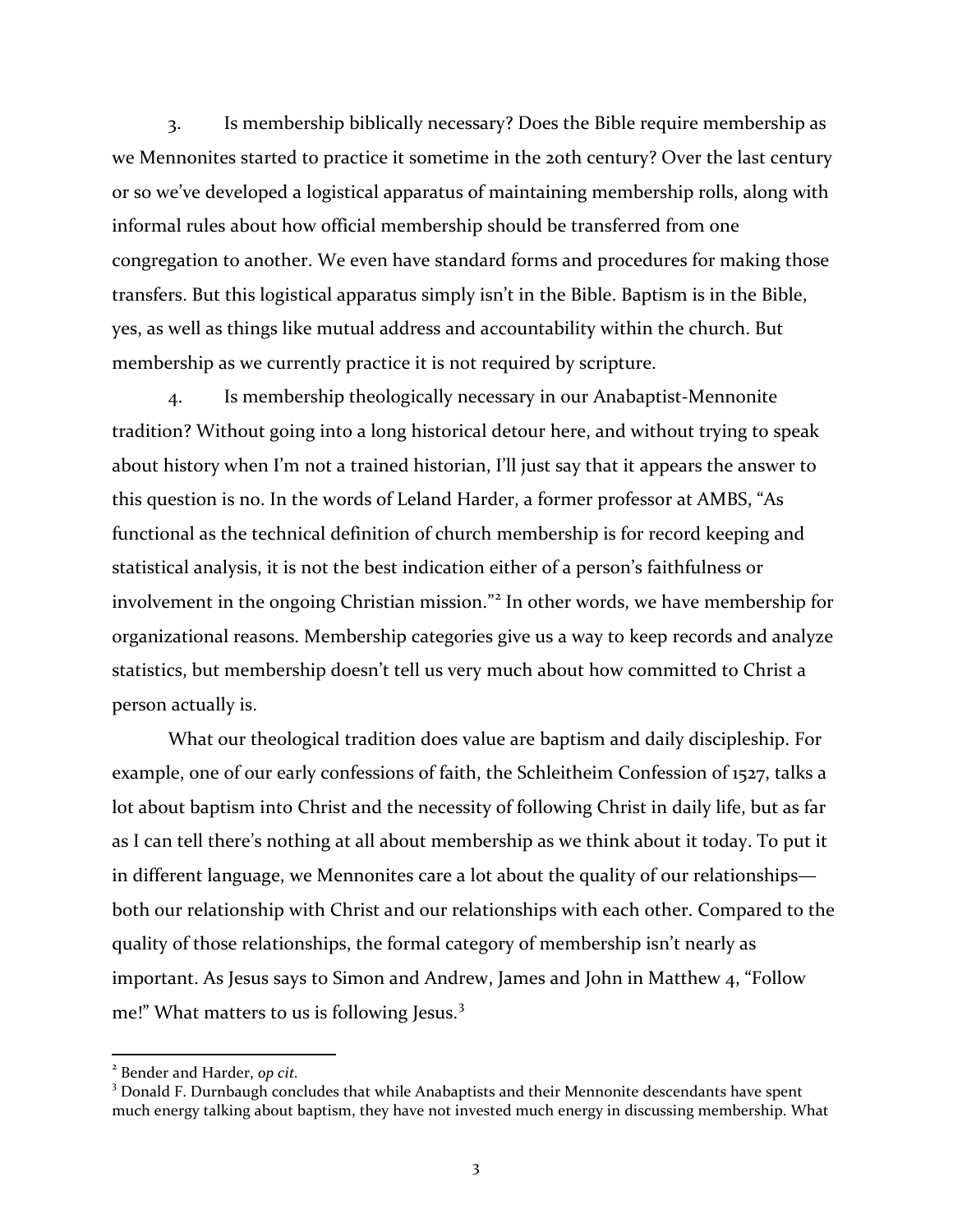5. The fifth reason for the SLT's conversation about membership is this question. If membership as we've been doing it is not biblically or theologically necessary, then is it culturally necessary? In the last 40-50 years, North American culture has significantly changed. From the late 1800s through the mid-1900s, people in American society, including Mennonites, invested enormous energy into building institutions like colleges, hospitals, mission organizations, and so on. This was also an era when millions of new immigrants came to this country with their unique languages and cultures, including some Mennonites such as those who escaped Russia.

Robert Wuthnow, a sociologist at Princeton, says that this period of building institutions helped to create a "spirituality of dwelling."[4](#page-3-0) Christians, including Mennonites, I think, wanted to create a social and religious environment where things were predictable, stable, and relatively unchanging. A good example of this is my grandfather, Herman Schrock, who was born in 1905 and died at age 88. During his long life he had only one job, which was farming, lived on only one farm, and was a member of only one church, Olive Mennonite. He dutifully thought what his bishops and pastors told him to think. He acted the way they wanted him to act. He was loyal to his tightlywoven sub-group of Swiss Mennonites. He lived all his life in a stable, somewhat sheltered, relatively unchanging social, spiritual, and ethical world. He illustrates this spirituality of dwelling. Everything in grandpa's life worked to maintain a highly bounded world. In this sort of world, church membership as Mennonites practiced it made huge sense. Membership carried great responsibilities, had stringent requirements, and helped to maintain a sense that his life was safely embedded in this sub-group of people with its unique markers of plain coats and head coverings.

Wuthnow goes on to say that in recent decades that spirituality of dwelling has been replaced with a spirituality of seeking. Most Americans no longer live in one place their whole lives, nor do they often work for one employer their whole life. Young adults

 $\overline{\phantom{a}}$ 

matters for the tradition is conversion and lifelong commitment to Christ. See "Membership and Indoctrination in Anabaptist Churches," in *Anabaptist Currents: History in Conversation with the Present*, ed. Carl F. Bowman and Stephen L. Longenecker (Bridgewater: Penobscot Press, 1995), 212-213.

<span id="page-3-0"></span><sup>4</sup> Robert Wuthnow, *After Heaven: Spirituality in America Since the 1950s* (Berkeley: University of California Press, 1998), 1-18.